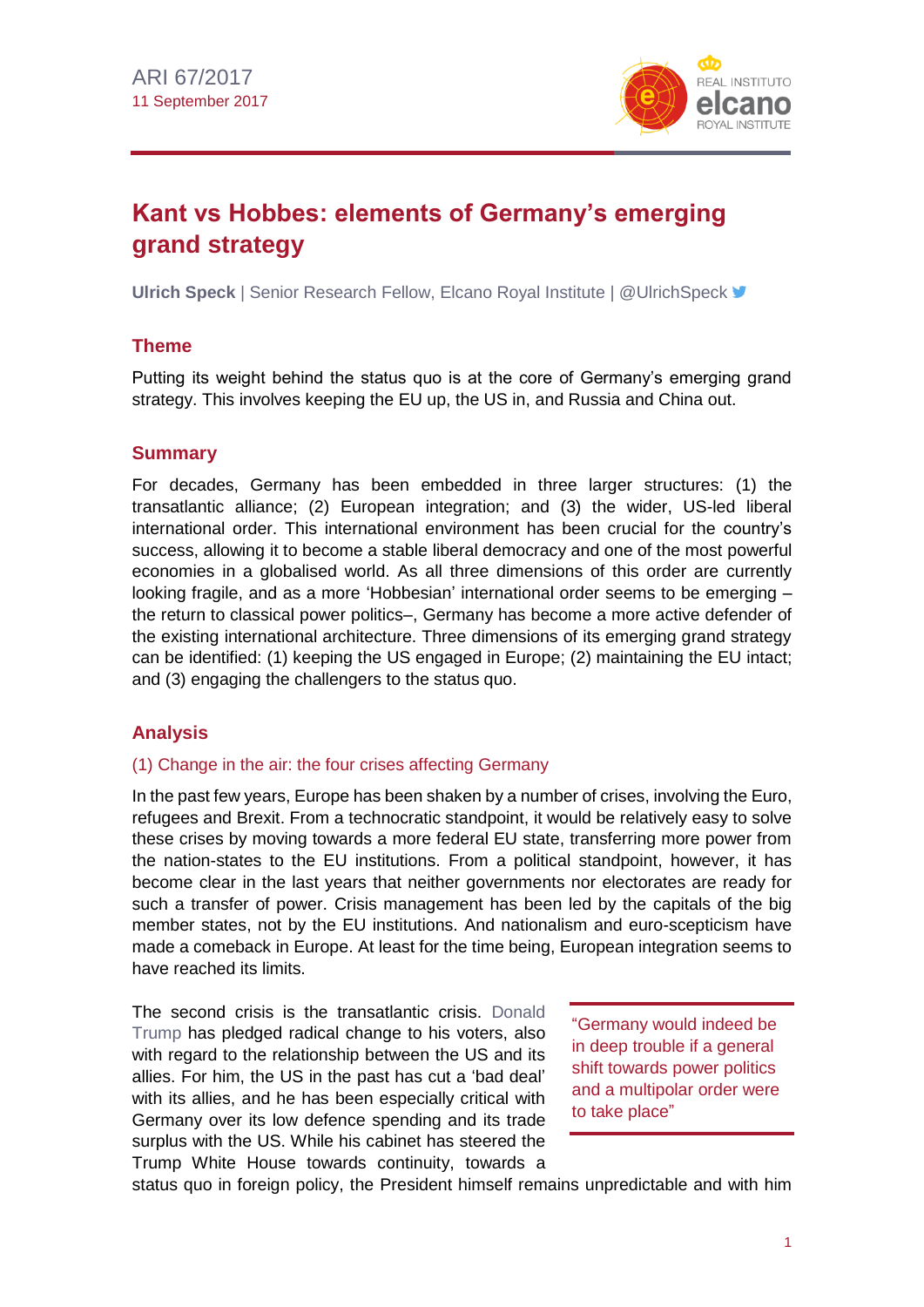US policies. Even more crucially, Trump's criticism of the allies is shared by large parts of the American political establishment, and many voters want Washington to focus more narrowly on US interests. Overall it seems that the transatlantic relationship has lost its key importance for the US. And unlike Europe, the US has all it needs to be a major player in a more 'multipolar' environment, in which great powers cut their deals with little or no regard to less powerful countries.

This is an order which Russia and China apparently would like to see emerge: a more 'realist' world where the West stops emphasising liberal democracy and where the only international currency that matters is power, especially military power. Both countries see themselves as 'great powers', entitled to claim spheres of influence (or better, spheres of control). While the ruling elites in Russia and China depend on a functioning international economic order, they strongly resent its 'liberal' element, especially in two regards. On the one hand, they refuse to accept the element of equality between states that is inherent in the post-1945 international order; weaker states are not seen as sovereign. On the other hand, they fear democratic 'contagion', which is an existential threat to their polities. Both have become more assertive and aggressive in the last few years, with autocratic consolidation of power at home and a stronger push for spheres of influence abroad. The push, [most visible in Eastern Europe](http://www.realinstitutoelcano.org/wps/portal/rielcano_es/contenido?WCM_GLOBAL_CONTEXT=/elcano/elcano_es/zonas_es/ari64-2017-milosevichjuaristi-zapad-2017-maniobras-militares-rusia-disuasion-estrategica) and th[e South China Sea,](http://www.realinstitutoelcano.org/wps/portal/rielcano_es/contenido?WCM_GLOBAL_CONTEXT=/elcano/elcano_es/zonas_es/asia-pacifico/ari60-2015-chinas-growing-assertiveness-in-the-south-china-sea) is causing the fourth major crisis of the current order.

The fourth crisis is turmoil in the larger Middle East. The old 'social contract', according to which dictators redistributed parts of their countries' oil revenues in return for acquiescence to their heavy-handed rule is gone, but no new order based on a market economy and political participation has emerged so far. Chaos, violence and war are spilling over to Europe in the form of refugees and terrorism. Europe's response is largely focused on fighting terrorism and attempting to limit the influx of refugees. Europe must choose to either engage on a much broader scale or move towards a 'fortress Europe' scenario in which it is far more ruthless in combating the influx of migrants and refugees, despite this severely undermining its core European values.

## (2) Germany in search of a strategy

The three dimensions of the international order that matter most for Germany are looking increasingly fragile: the European order embodied by the EU, the transatlantic relationship and the liberal international order. Born out of the ashes of the Second World War in 1949, and transformed through re-unification in 1990, Germany is perfectly adapted to the US-led multilateral order. For the 'Hobbesian' alternative –the kind of multipolar, power-based order that Russia and China prefer– Germany is badly equipped. Its international standing is based on economic power and soft power, international rules and institutions, and an open environment where the extensive crossborder movement of goods, capital and information is possible. And it continues to reject military power for other than narrowly-defined defensive purposes. In Europe, Germany needs the EU as a joint instrument to manage intra-regional relations. In the wider world, Germany needs basic stability and a functioning international market, which includes rules and infrastructure for transport and communications. Regarding its own security, Germany relies on an alliance with more powerful partners, especially the US.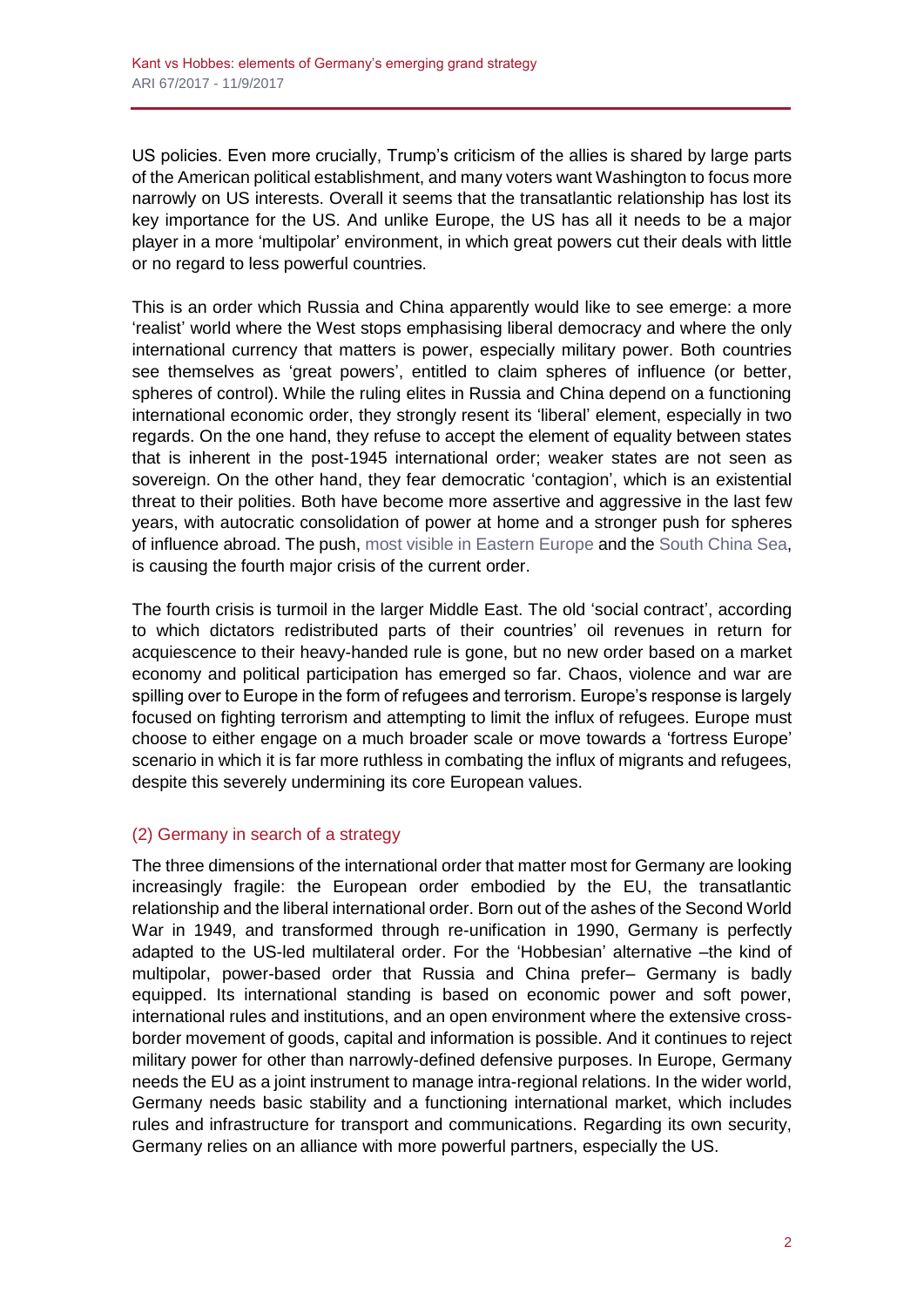In the last years, Berlin has increasingly realised that it has to step-up its international role in order to keep this international order intact. In its first decades, West Germany relied on US leadership; there was little space and little need for German initiatives. The break-down of the Soviet-Union confirmed and strengthened the Western –US– order, with large parts of Eurasia joining the West either fully or partly (integrating economically but not politically). Globalisation appeared to be a relatively natural, self-sustaining process, transforming countries almost effortlessly into liberal democracies and market economies, into stakeholders of the liberal international order. Today, however, the picture is rather bleak. The EU is being challenged from within as well as from the outside, the longer-term US commitment to NATO has become questionable, and globalisation and the corresponding liberal international order are being defied not only by Russia and –partly– China but also by the 'America first' agenda which took Trump to the White House.

These multiple crises have turned Germany into a leader by default. Economically, it is the strongest country in Europe and one of the leading global economies. With its geographic location at the centre of the EU, its culture of compromise and its strong commitment to European unity, it is the only country that has what it takes to build a European consensus. Germany plays an increasingly important role in NATO and is coleading the EU together with France. It is a member of the G7 and seen by the US, Russia and China as the leading country in Europe. While large parts of the population remain sceptical of a stronger international role, the political leadership has realised that Germany must do more and there has been discussion about the country's 'new responsibility'. Germany has, indeed, been playing a more significant role in the past few years. But what are its goals? What are the key dimensions of Germany's emerging grand strategy?

## (3) The dimensions of Germany's grand strategy

## *(3.1) Keeping the US engaged in Europe*

Germans have, as do most Europeans, a very negative opinion of Donald Trump. But for political Berlin there is a clear understanding that [Germany needs to continue to work](http://www.realinstitutoelcano.org/wps/portal/rielcano_en/contenido?WCM_GLOBAL_CONTEXT=/elcano/elcano_in/zonas_in/europe/commentary-speck-germany-trump-america-back-on-track)  [closely with the US,](http://www.realinstitutoelcano.org/wps/portal/rielcano_en/contenido?WCM_GLOBAL_CONTEXT=/elcano/elcano_in/zonas_in/europe/commentary-speck-germany-trump-america-back-on-track) first because it relies on US security guarantees in Europe, secondly because the US remains the major player in almost every area and region that matters to German foreign policy, and third because Europe and the US remain close with regard to their interests and values, despite a number of disagreements. At the same time, there is a realisation that the transatlantic alliance is becoming more fragile: 'There is no eternal guarantee for a close (US) cooperation with us Europeans', Merkel said shortly after Trump's election.

One way to keep the US engaged is to share a bigger part of the defence burden. Germany has stepped up its role in NATO, playing an important role in the measures aimed at reassurance and deterrence for NATO's eastern flank in the last years. It has done so in response to two sources of pressure: from its Eastern neighbours, such as Poland, and from the US. Berlin has also committed itself to the goal of spending 2% of GDP on defence. It is clear for Germany's leadership that the only way to keep the US committed to European security is to step up Europe's own efforts.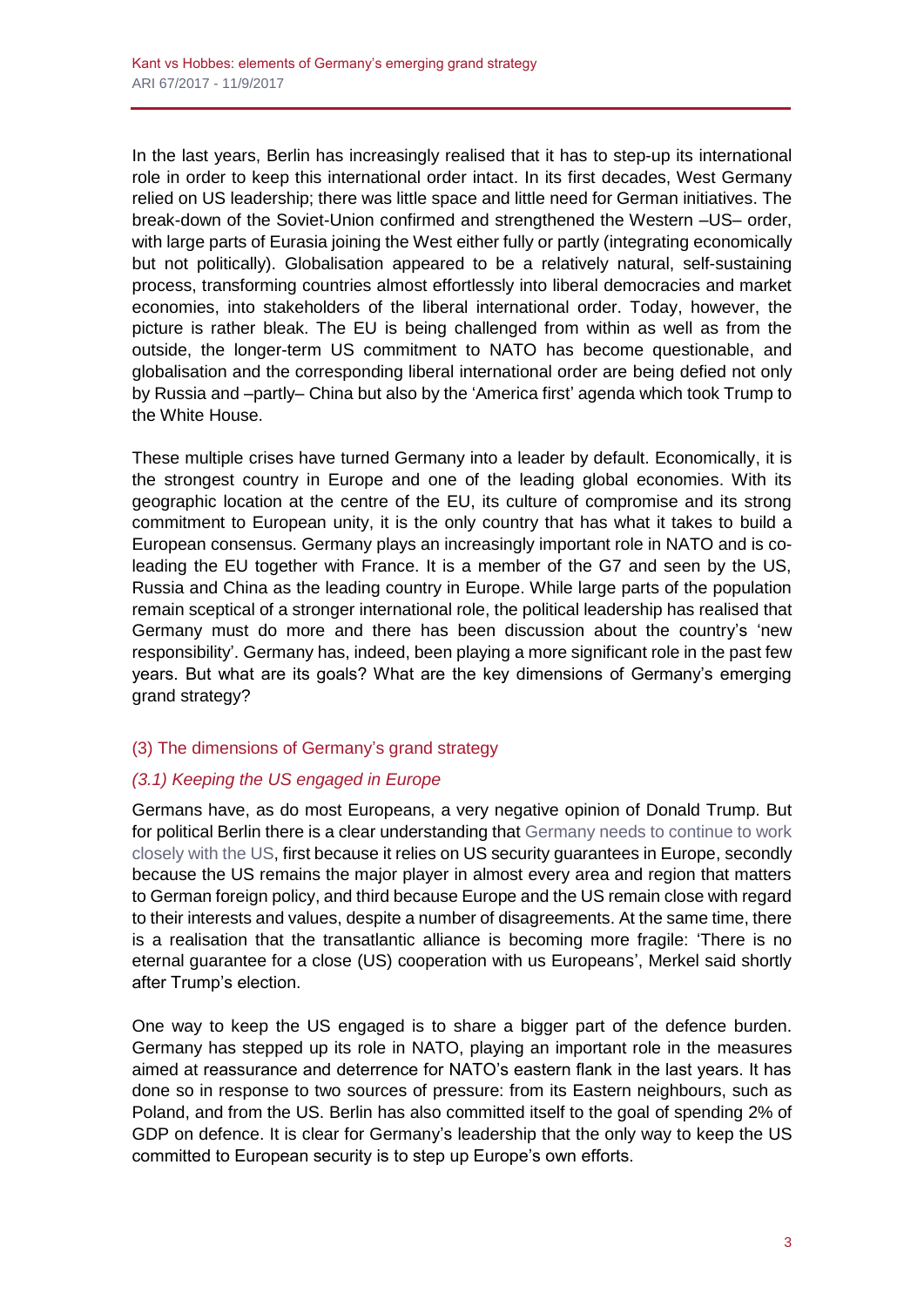The other way to keep the transatlantic relationship strong is to forge even stronger economic links. That is why Merkel has decisively supported the TTIP, the Transatlantic Trade and Investment Partnership. While there is an economic interest in the TTIP, there is also a clear strategic dimension. The deeper economic transatlantic ties become, the stronger the incentives for the US to remain engaged in Europe and to care for it. Despite Trump having put the negotiations on hold, the process may not be dead.

Given Trump's massive unpopularity, keeping the transatlantic relationship alive is also a domestic challenge. For Merkel there was a considerable risk that during the election campaign she would be portrayed as Trump's poodle. While on the one hand she had to reach out to the new US President in order to protect German interests, on the other she had to make sure that she would not be seen as his best friend. To navigate between the two, Merkel has built up a relationship with Trump's daughter Ivanka, inviting her to Berlin. She has also had a number of personal meetings and held phone talks with Trump, at which they have discussed geopolitical hotspots including Ukraine, Syria and North Korea.

As continuity seems to prevail in the Trump White House, today the transatlantic relationship looks much safer than in the early days of the new Administration. But the fragility of the relationship transcends Trump. The greater the burden the US has to bear –for European defence as well as for the liberal international order– the louder the voices in the US calling for retrenchment. The safest way to keep the US engaged and interested is more European engagement, on both the regional and global levels.

## *(3.2) Keeping the EU intact*

Germany remains deeply committed to the EU. For most Germans, the EU is not just a tool to reach clearly defined (economic) goals but is an end itself. European integration is seen as the ultimate insurance against the return of a sinister German and European past: against the return of the competitive geopolitics that dominated Europe in the first half of the 20<sup>th</sup> century. That is why the concept of European integration has been deeply ingrained in Germany's DNA for decades. Almost all political parties of any significance are pro-EU, even federalist in rhetoric. And the scant euro-scepticism there is, is very moderate in tone.

From a strategic standpoint, the EU is the platform which allows Berlin to jointly manage the European space together with its partners in the Union. This is beneficial not only in economic terms but also helps to overcome distrust and disagreements between European neighbours. Moreover, joint EU positions and action give the bigger member states the opportunity to multiply their weight on a global scale: by using economic tools such as trade agreements or sanctions, or by acting as a bloc in international institutions.

Keeping the EU intact currently means several things for Berlin. First, preventing a breakdown of the Euro; secondly, finding ways to deal with the refugee crisis on an EU level; and third, preventing Brexit from undermining the EU's cohesion. The way to achieve these goals is to broker a consensus at the EU level. Typically, Berlin first consults with Paris and Brussels –with the Presidents of the Commission and the European Council– in order to determine the contours of a compromise acceptable to the leading players. If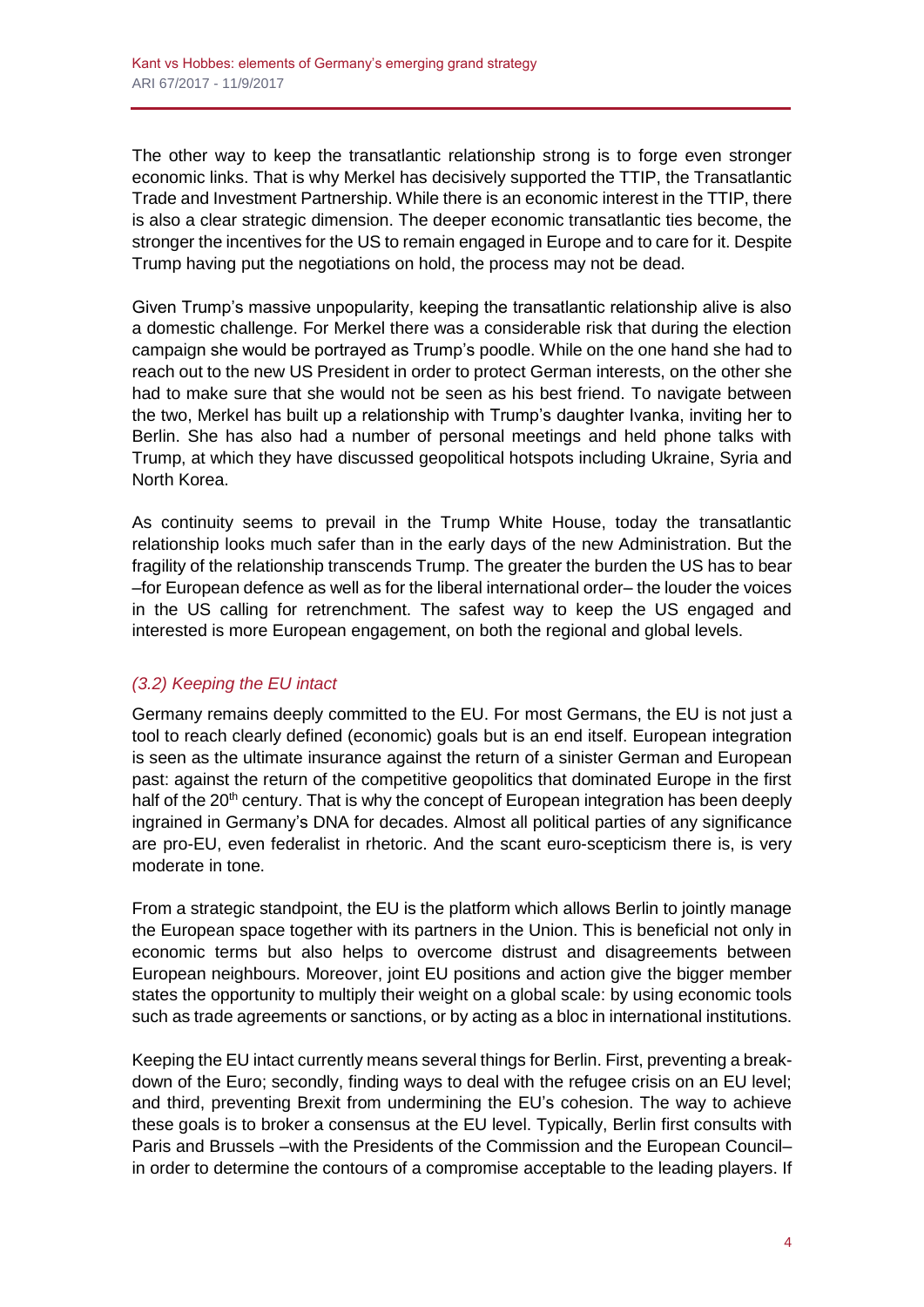there is a joint position, there is a good chance for the others to buy it, a green light from the European Council.

Brokering a consensus is increasingly difficult, as the issues at stake at the EU level are increasingly politicised. Technocratic solutions have often worked in the past when the EU was largely about market integration. But when it comes to core economic policies, the treatment of refugees and migrants, or relations with Russia, finding a meaningful compromise is often difficult, since governments have little room for manoeuvre when key national interests or identities are being challenged.

### *(3.3) Confront and engage: dealing with challengers*

For many years, Germany's approach to the dominant powers in the East, Russia and China, has been driven by the interests of German business. Over the past years, however, Berlin has taken a broader, geopolitical view of its relations with both. It was Merkel who took a lead in the Ukraine conflict, co-managing the Western response to Russian aggression in tandem with President Obama. Both framed the Western position as motivated by the defence of the liberal international order. Merkel said that with the Russian attack on Ukraine, 'the principles and methods of reconciliation of interests in the 21st century' are at stake, that Russia is threatening 'the entire European peaceful order'.

Merkel has also broadened Germany's agenda with China, by including geopolitical issues such as the conflict over the South China Sea in the bilateral talks. And while Berlin has often complained about its limited access to Chinese markets (a lack of 'reciprocity'), it recently started to take a more hard-line approach to Chinese investment in German and European 'strategic assets'.

When it comes to defending the principles of international order, Germany's instruments are those of a self-styled 'civilian power': mainly diplomacy and economic tools. Germany as a 'post-modern' power does not consider military means to be a part of its foreign policy toolbox (the deployment of German troops abroad only takes place in response to request from its closest allies –the US and France– and mainly involves 'soft-side' issues such as training, reconnaissance and air transport).

Furthermore, Germany typically softens confrontations with engagement. Merkel has not only pushed for massive sanctions against Russia but has also led diplomatic initiatives, talking far more with Putin at the height of the conflict than any other Western leader. And while Germany remains firm on sanctions and on its support for Ukraine, it is also poised to support a second Russian gas pipeline in the Baltic Sea, Nord Stream 2.

## **Conclusions and outlook**

Germany is an economic giant, a major political player in Europe and beyond, but remains a dwarf in military affairs, deeply hesitant and unwilling to play traditional power politics. Unlike 'realists' expected in the 1990s, Germany has not used its newfound freedom of action to become a traditional power, more akin to France, the UK or Russia. Instead, Germany after unification was keen to remain embedded in transatlantic